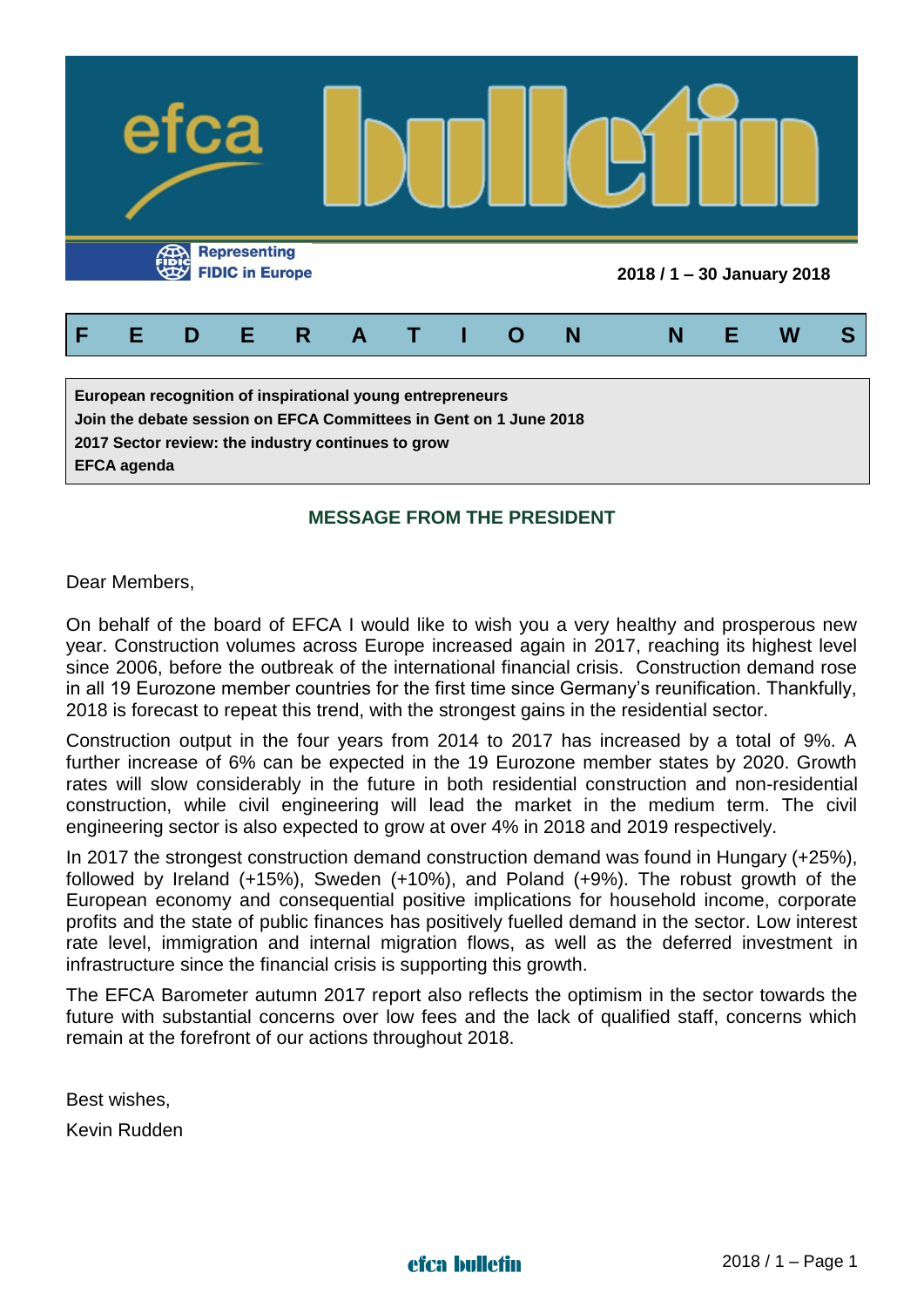### **European recognition of inspirational young entrepreneurs**

The annual EFCA YP award is the opportunity for young professionals to showcase their talents and entrepreneurship in engineering consultancy projects and to enhance their career.

Ten shortlisted entrants will be invited to attend the FIDIC – EFCA - VBI conference and YP meetings in Berlin on 9-11 September 2018, where the winner and two runners-up will be formally announced and receive their prizes.

The conference will not only offer the best opportunity to get close to leaders from major engineering consultancy firms from across Europe and beyond; participants will get new insights, develop entrepreneurial mindsets and share inspirational experiences with one another.

It is the occasion to meet enthusiastic international peers with parallel interests and expand professional and personal networks.



The submission of entries to the European awards competition is managed through the national associations.

The competition rules are laid out at: <http://www.efcanet.org/News/Detail.aspx?id=3711>

Closing date: 31 March 2018

networking for new knowledge

#### **Join the debate session on EFCA committees in Ghent on 1 June 2018**

The format of the agenda of the 2018 General Assembly Meeting (GAM) is revised to encourage the federation's stakeholders to discuss strategic directions and to ensure the maximum number of voices is heard.

The morning session of the 1 June 2018 GAM is addressing the federation's administrative matters and statutory items, and Kevin Rudden will present the state of play in the one-year implementation of his ambitious 2017-2020 Forward Plan.

At the end, the Chairs of the EFCA working groups will outline the main results of the last year's activities and planned advocacy action for the coming year as an introduction to the afternoon debate.

A panel of a few national association delegates will take the podium to 'interview' the chairs of the EFCA working groups one by one. In an open forum, the panel will raise questions, express national points of views on EFCA issues and voice the interests of the industry.

The discussion will help ensuring that the EFCA working groups are covering the topics that the national associations believe to be in the interest of the European engineering consultancy industry.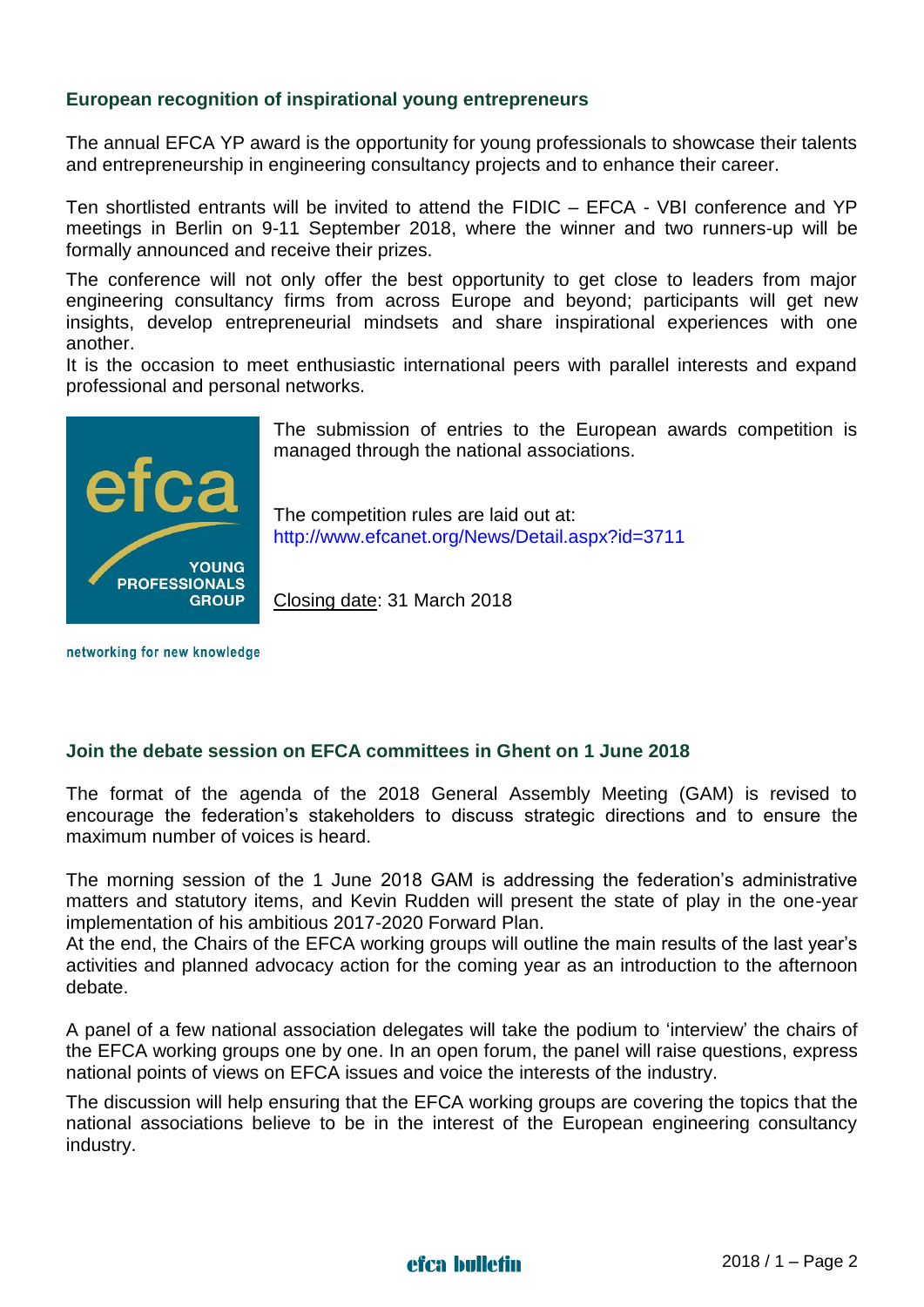### **2017 Sector Review: the industry continues to grow**



The Sector Review, published by the Swedish Federation of Consulting Engineers and Architects (STD-Företagen), presents rankings of the largest corporate groups in Sweden, the Nordic countries and Europe, interesting key business ratios, and brings news about structural transactions and economic developments in the sector over the past year.

This year's report shows a sector in recovery. Profitability has improved during 2016 and 2017.

The data of the Sector Review are in line with the EFCA [Barometer](http://www.efcanet.org/Portals/EFCA/EFCA%20files/PDF/Barometer%20reports/Report%20EFCA%20Barometer_Autumn%202017.pdf) autumn 2017 report that also showed an overall optimism in the sector towards the future and substantial concerns over low fees and lack of qualified staff.

Learn more by [ordering](https://www.std.se/in-english/sector-review) the 2017 Sector review.

| C.<br>Е<br>F<br>G<br>N<br>F.<br>A<br>A<br>D<br>A |                   |                |
|--------------------------------------------------|-------------------|----------------|
| <b>European External Aid Committee</b>           | <b>Brussels</b>   | 30.01.2018     |
| <b>Communications Task Group</b>                 | <b>Brussels</b>   | 06.02.2018     |
| <b>BIM Task Force</b>                            | <b>Brussels</b>   | 09.02.2018     |
| Board of Directors meeting                       | Skopje            | 23.02.2018     |
| Regional Infrastructure Conference               | Tbilisi (Georgia) | 6-7 March 2018 |
| Board of Directors meeting                       | <b>Brussels</b>   | 13.04.2018     |
| Directors & Secretaries General meeting          | <b>Brussels</b>   | 25.04.2017     |
| <b>Barometer Task Group</b>                      | <b>Brussels</b>   | 08.05.2018     |
| <b>Internal Market Committee</b>                 | Prague            | 11.05.2018     |
| Board of Directors meeting                       | Ghent             | 31.05.2018     |
| <b>EFCA GAM</b>                                  | Ghent             | 01.06.2018     |
| <b>FIDIC-VBI-EFCA Conference</b>                 | <b>Berlin</b>     | 9-11.09.2018   |
| Board of Directors meeting                       | Lisbon            | 21.09.2018     |
| Board of Directors meeting                       | <b>Brussels</b>   | 23.11.208      |

## efca bulletin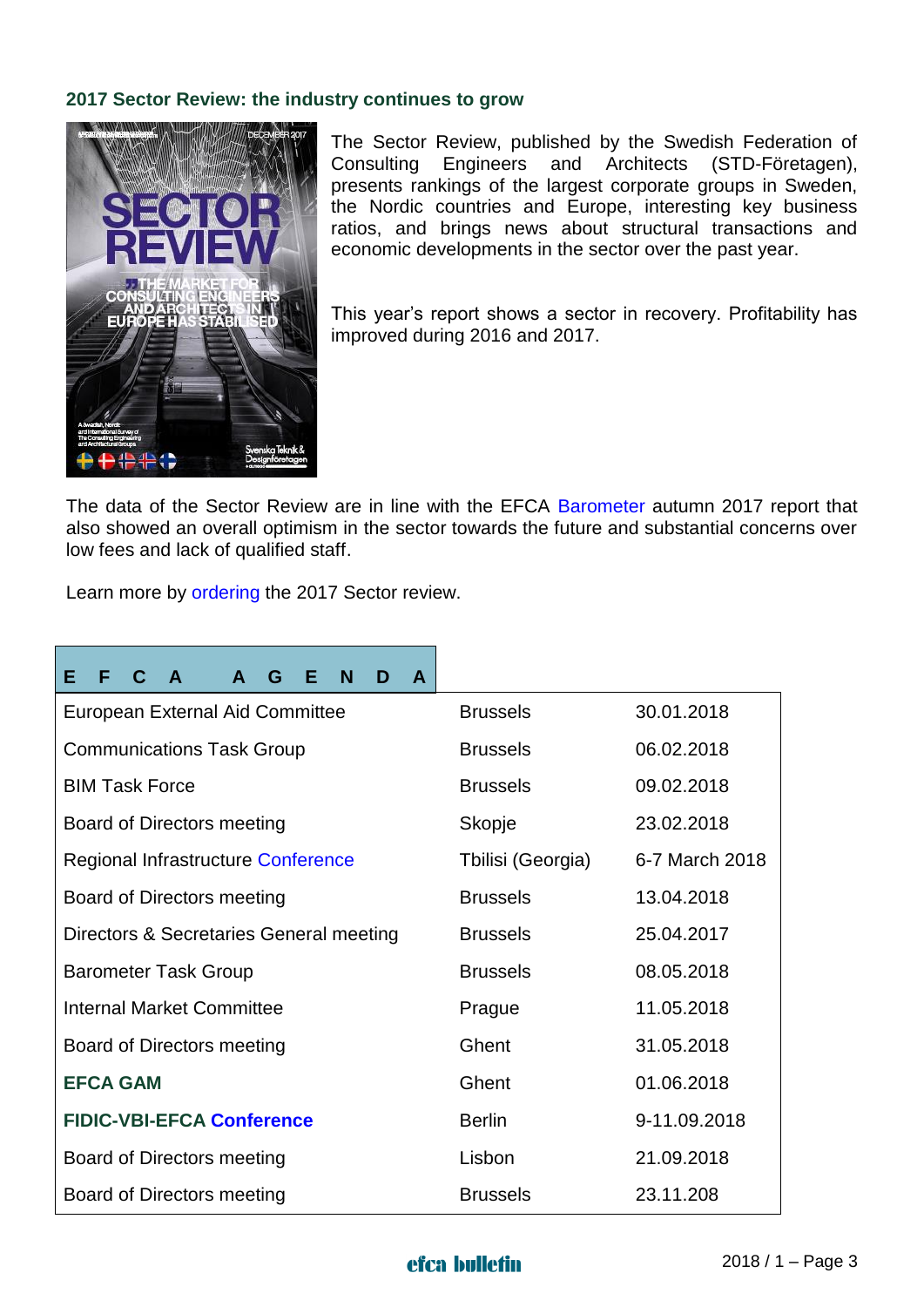

#### **EFSI 2.0**

**First agreement on the Energy Performance of Buildings Directive Circular economy: modernising European waste processing legislation Reform of applicable rules to EU funding Consultation: EU rules for products used in the construction of buildings and infrastructure works European Parliament believes that 'regulations on professional services must be fit for purpose' The future of EU finances: have your say on the EU budget after 2020 More flexibility on VAT rates, less red tape for small businesses Brexit – guidance to stakeholders on impact in the field of public procurement**

### **EFSI 2.0**

To further boost investment, to avoid disruptions in financing and to assure project promoters that they can still plan projects after the initial investment period, the European Fund for Strategic Investments is extended from mid-2018 to the end of 2020, and its investment target is increased from €315 billion to at least €500 billion.

[EFSI 2.0](https://ec.europa.eu/commission/priorities/jobs-growth-and-investment/investment-plan-europe-juncker-plan/european-fund-strategic-investments-efsi_en#efsi20) has the following features: increased transparency, larger proportion of sustainable projects, greater focus on small projects, more technical support at the local level, improving the business environment and bringing down investment barriers.

### **First agreement on the Energy Performance of Buildings Directive** [\(EPBD\)](https://ec.europa.eu/energy/en/topics/energy-efficiency/buildings)

Pending the formal endorsement in the coming months by the co-legislators, the agreement signals the closure of the first of 8 legislative proposals part of the Clean Energy for All Europeans [package](https://ec.europa.eu/energy/en/news/commission-proposes-new-rules-consumer-centred-clean-energy-transition) of 30 November 2016.



The agreed proposal includes measures to strengthen the energy performance of new buildings, to accelerate the rate of building renovation towards more energy efficient systems and tapping into the immense potential for efficiency gains in the building sector.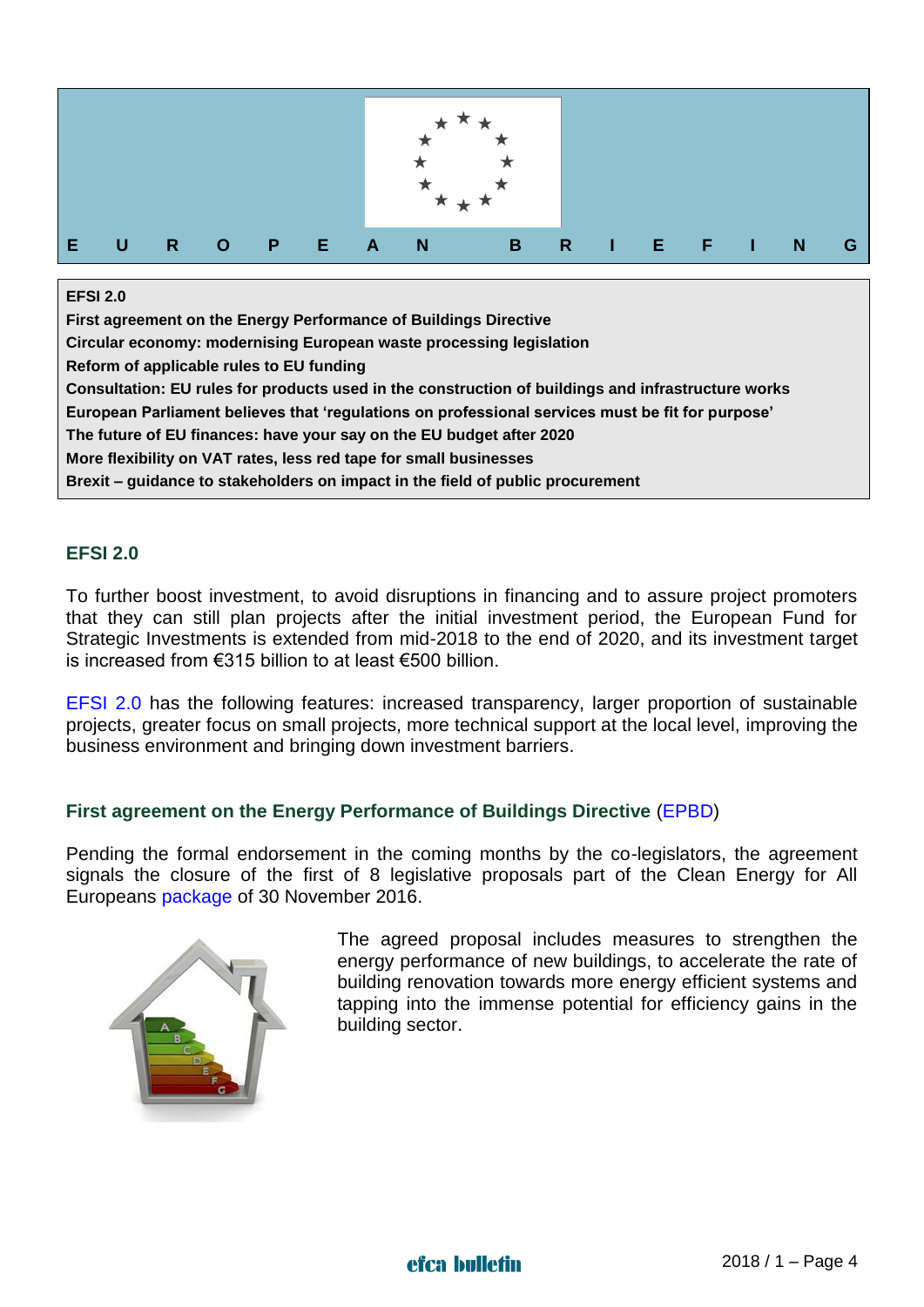### **Circular economy: modernising European waste processing legislation**

At the end of last year, the EU co-legislators reached an agreement on the Commission's four legislative proposals (December 2015), addressing **waste**, packaging waste, landfill and electrical and electronic waste to pave the way for a more circular economy.

Continuing in the spirit of the 2015 [Circular Economy](http://ec.europa.eu/environment/circular-economy/index_en.htm) Package, the Commission adopted in January 2018 the first-ever Europe-wide strategy on **plastics**.

Driving investment and innovation, the Commission will scale up its support for national authorities and businesses with an additional €100 million for financing the development of smarter and more recyclable plastics materials.



The Commission will work with partners from around the world to come up with global solutions and develop international standards.

[Eurostat](http://ec.europa.eu/eurostat/web/circular-economy) launched a dedicated website to support the monitoring progress towards a circular economy.

### **Reform of applicable rules to EU funding**

At the end of 2017, the European Parliament and the Council reached a political agreement on new EU funding rules.

The new [rules](https://ec.europa.eu/info/news/modernisation-rules-execution-eu-budget_en) will simplify access to EU funding and decrease red-tape for beneficiaries and managing authorities.

The revised framework will result in more leverage for EU funding and more flexibility (e.g. new financial instruments, combination national and EU funds).

### **Consultation: EU rules for products used in the construction of buildings and infrastructure works**

The [Construction Products Regulation \(EU\) No 305/2011](http://eur-lex.europa.eu/legal-content/EN/TXT/?uri=CELEX:32011R0305&locale=en) (CPR) provides a common technical language to assess the performance of construction products. It ensures that reliable information is available to professionals, public authorities and consumers, so they can compare the performance of products from different manufacturers in different countries.



The Commission is considering a possible EU initiative to revise the EU rules on construction products and [invites](https://ec.europa.eu/info/consultations/public-consultation-eu-rules-products-used-construction-buildings-and-infrastructure-works_en) views on the need for change.

Deadline of the consultation: 16 April 2018